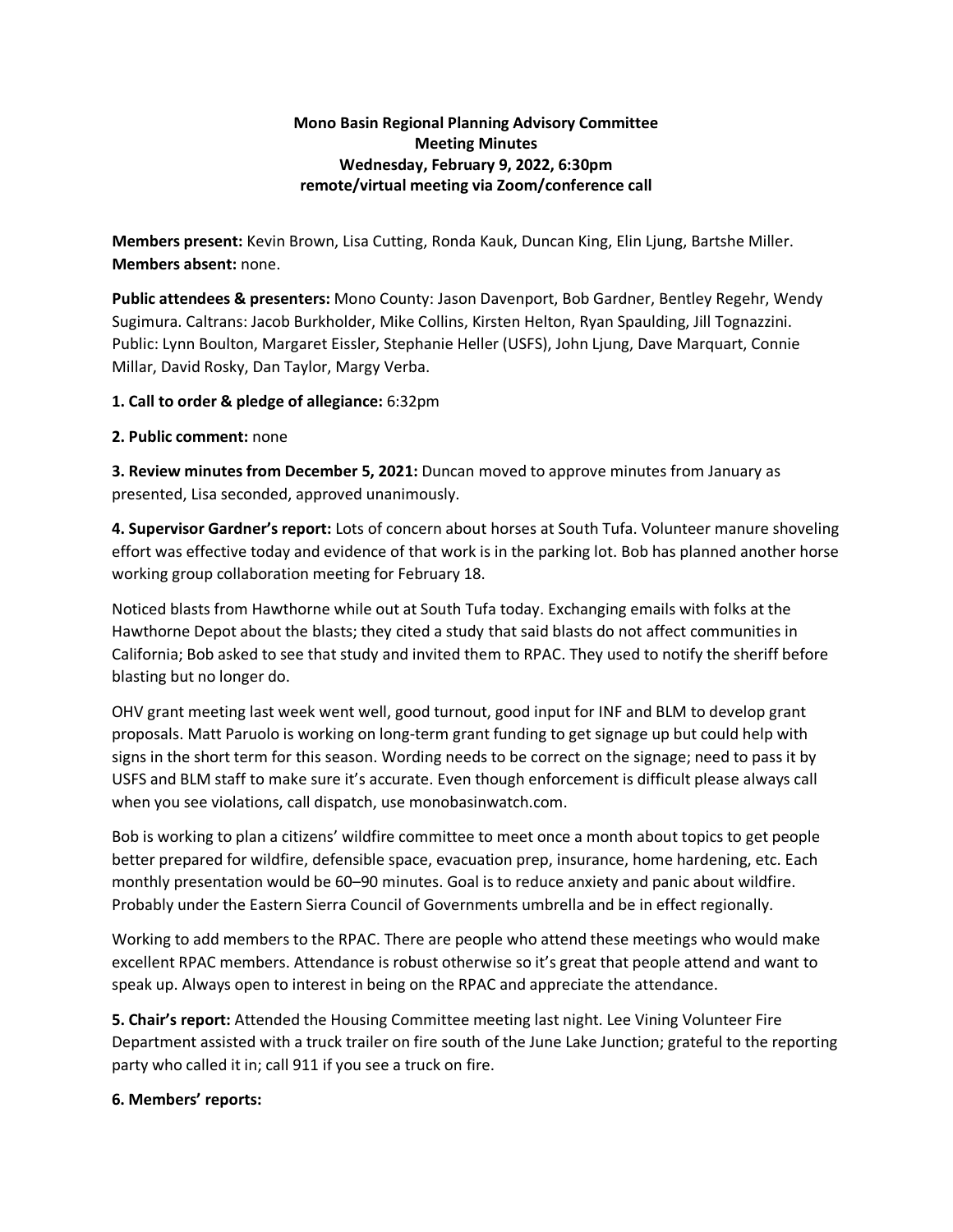Elin: Attended the OHV grants meeting last week; commend the Mono Basin locals for being 10 of 45 people there. Attended the OSV planning meeting and the Housing Committee meeting yesterday. Helped scoop horse poop at South Tufa today.

Duncan: Attended the OHV grants meeting and OSV planning meeting. Will send Fire Safe Council minutes and Mono City Fire Commissioners minutes to Bentley to be included in RPAC documents. Received three separate complaints from residents in Mono City being chased/harassed by off-leash dogs while walking/biking; no leash ordinance in Mono City like there is in Lee Vining. Three mountain lion attacks in the last month (dog injuries and chicken coop break-in); there are four mountain lions in the area but only one has taken an interest in Mono City.

Bartshe: Update about the Visitor Center from the Mono Lake Committee: Lahontan Regional Water Quality Control Board is involved and unhappy that CalRecycle filed no permits and did not complete CEQA for the work. Working on finding a settlement with CalRecyle; involves INF, Kutzadika'a Tribe, Lahontan. Moving slowly but winds are blowing in a favorable direction for a solution to an extremely poorly executed project; example of how a state agency should never operate. Also out at South Tufa today for volunteer poop scoop effort, good showing, good collaboration with USFS. South Tufa is being lost as we speak. USFS will not be able to do anything about horses unless the community collaborates; this is all of our issue. 100 horses were at Rush Creek recently; they're also heading for DeChambeau Ponds along Highway 167; worried about petting zoo effect as visitation picks up.

Ronda: Talked to Kutzadika'a Tribe about the housing effort; support it and could help move it along.

Lisa: Attended the housing meeting, Fire Safe Council meeting, OHV meeting; great participation.

**7. Inyo National Forest update (Stephanie Heller):** Another virtual OSV meeting tomorrow night at 5:30pm; then coffee with the ranger on Saturday at Shady Rest 10:00am and at Sherwin Tanks 11:00.

Inyo National Forest map was just revised. Able to extend the camping prohibition area on the map to places where closure orders apply but were overlooked; includes lower Mill Creek section which is now closed and enforceable. Logistics like large boulders in the way will come later.

Working on getting the Visitor Center staffed, including Yosemite staff.

Horses: Looked into the existing law and policy and gotten guidance from Washington, DC office. Law says that when there are excess horses outside of their range they should be removed "at the earliest opportunity." Since it's already law and policy NEPA isn't required but it's not easy to capture and move horses; could start moving horses this summer. Would not be helicopter roundups; passive traps to remove 10–20 horses per week. Several prongs of the effort: immediate action and also longer-term management plan of the herd.

**8. Mono Basin Fire Safe Council:** Illegal campfire ring at lime kiln was removed. Dirt road from Mono City to Cemetery Road needs repairs so it can be used as emergency egress; Bob talked with BLM who say most of the road is in the Scenic Area in sage grouse habitat; if we are concerned about that road for use it will probably depend on community members volunteering to shore it up. Funding opportunities being examined. Citizens' wildfire academy. Discussion about water sources in the North Mono Basin that might be available for firefighting. New banner being finalized. Mowing the Mono City fire breaks is